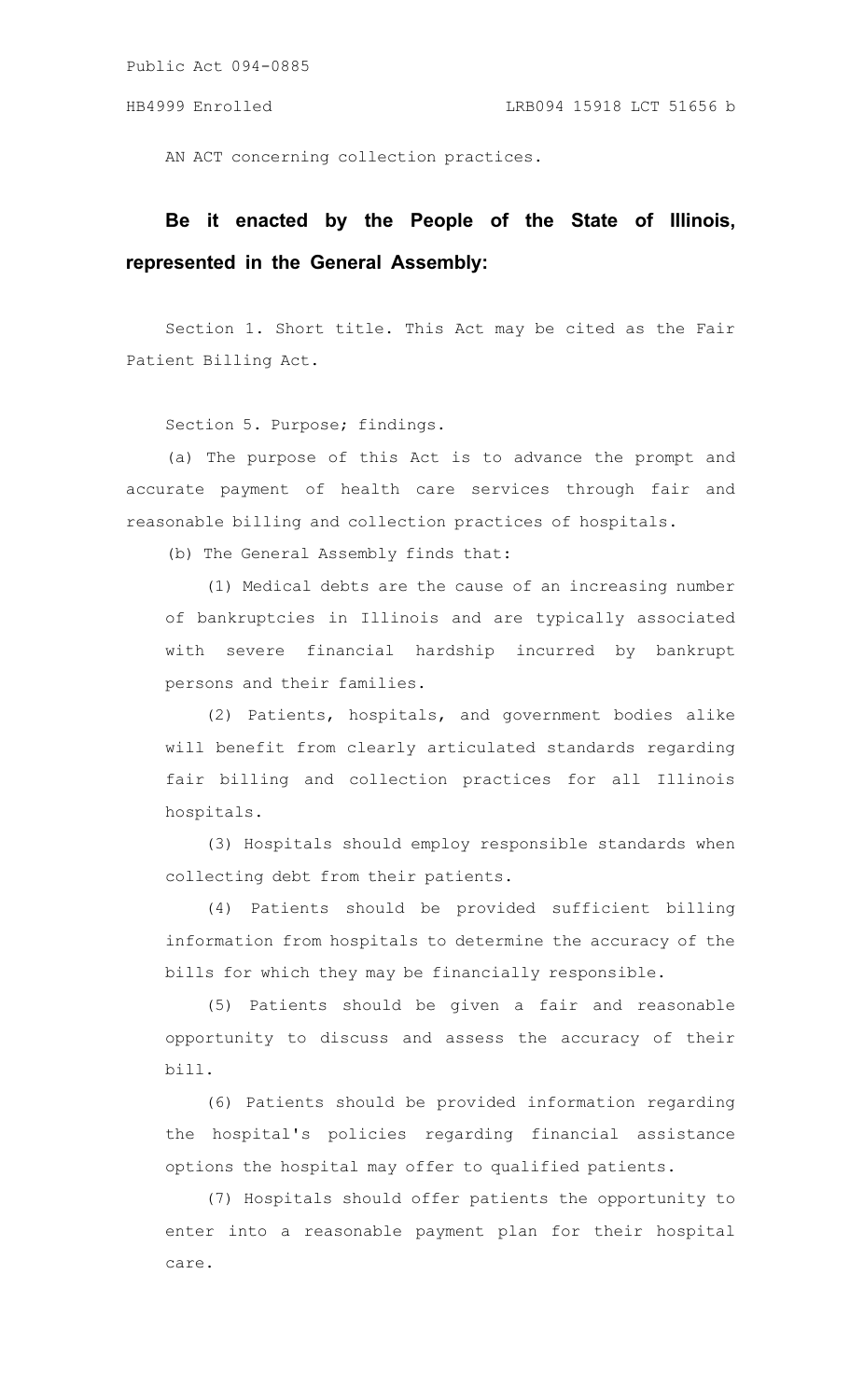(8) Patients have an obligation to pay for the hospital services they receive.

Section 10. Definitions. As used in this Act:

"Collection action" means any referral of a bill to a collection agency or law firm to collect payment for services from a patient or a patient's guarantor for hospital services.

"Health care plan" means a health insurance company, health maintenance organization, preferred provider arrangement, or third party administrator authorized in this State to issue policies or subscriber contracts or administer those policies and contracts that reimburse for inpatient and outpatient services provided in a hospital. Health care plan, however, does not include any government-funded program such as Medicare or Medicaid, workers' compensation, and accident liability insurers.

"Insured patient" means a patient who is insured by a health care plan.

"Patient" means the individual receiving services from the hospital and any individual who is the guarantor of the payment for such services.

"Reasonable payment plan" means a plan to pay a hospital bill that is offered to the patient or the patient's legal representative and takes into account the patient's available income and assets, the amount owed, and any prior payments.

"Uninsured patient" means a patient who is not insured by a health care plan and is not a beneficiary under a government-funded program, workers' compensation, or accident liability insurance.

Section 15. Patient notification.

(a) Each hospital shall post a sign with the following notice:

"You may be eligible for financial assistance under the terms and conditions the hospital offers to qualified patients. For more information contact [hospital financial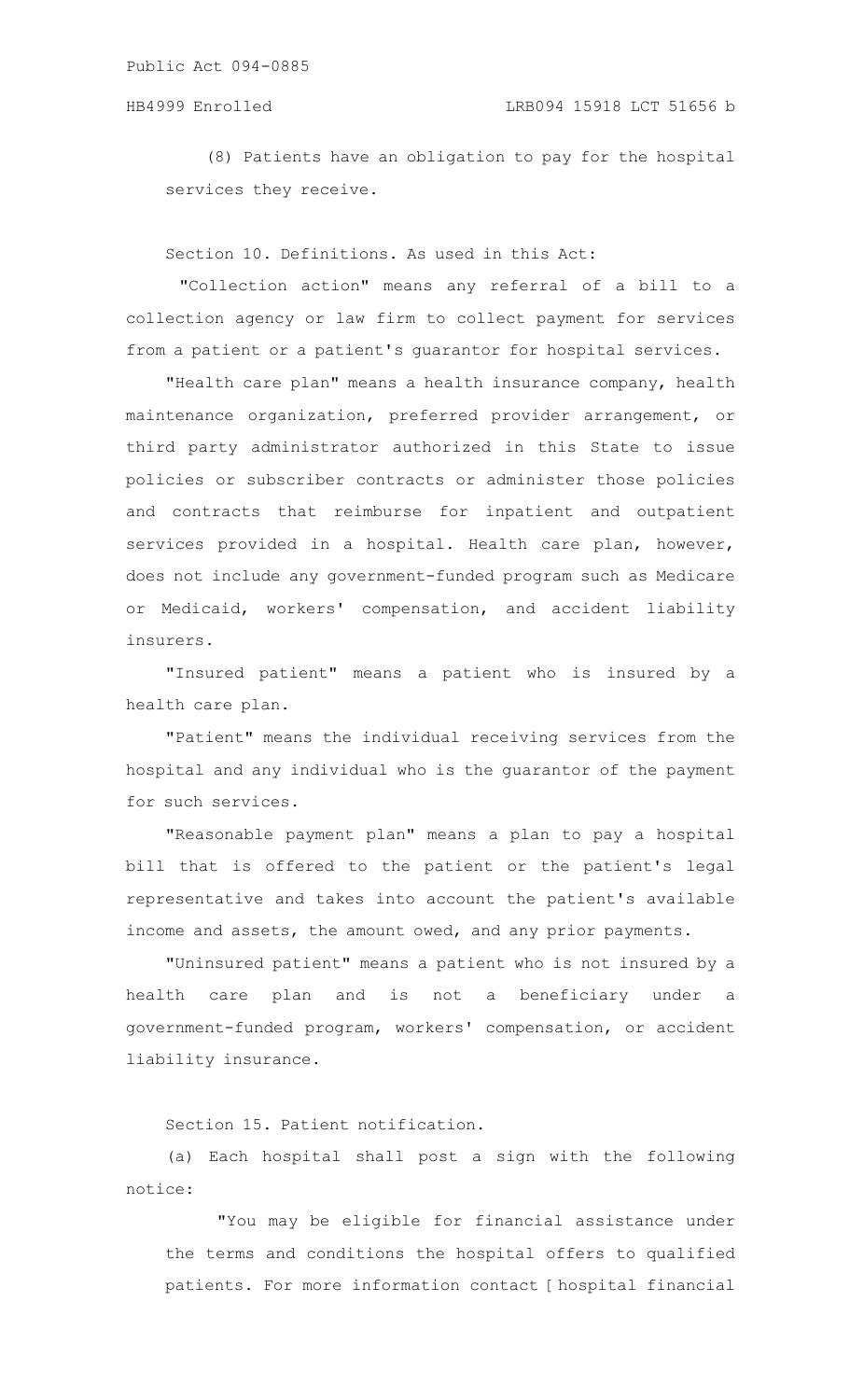assistance representative]".

(b) The sign under subsection (a) shall be posted conspicuously in the admission and registration areas of the hospital.

(c) The sign shall be in English, and in any other language that is the primary language of at least 5% of the patients served by the hospital annually.

(d) Each hospital that has a website must post a notice in a prominent place on its website that financial assistance is available at the hospital, a description of the financial assistance application process, and a copy of the financial assistance application.

(e) Each hospital must make available information regarding financial assistance from the hospital in the form of either a brochure, an application for financial assistance, or other written material in the hospital admission or registration area.

Section 20. Bill information. If a hospital bills a patient for health care services, the hospital shall provide with its bill the following information:

(1) the date or dates that health care services were provided to the patient;

(2) a brief description of the hospital services;

(3) the amount owed for hospital services;

(4) hospital contact information for addressing billing inquiries;

(5) a statement regarding how an uninsured patient may apply for consideration under the hospital's financial assistance policy on or with each hospital bill sent to an uninsured patient; and

(6) notice that the patient may obtain an itemized bill upon request.

If a hospital bills a patient, then the hospital must provide an itemized statement of charges for the inpatient and outpatient services rendered by the hospital upon receiving a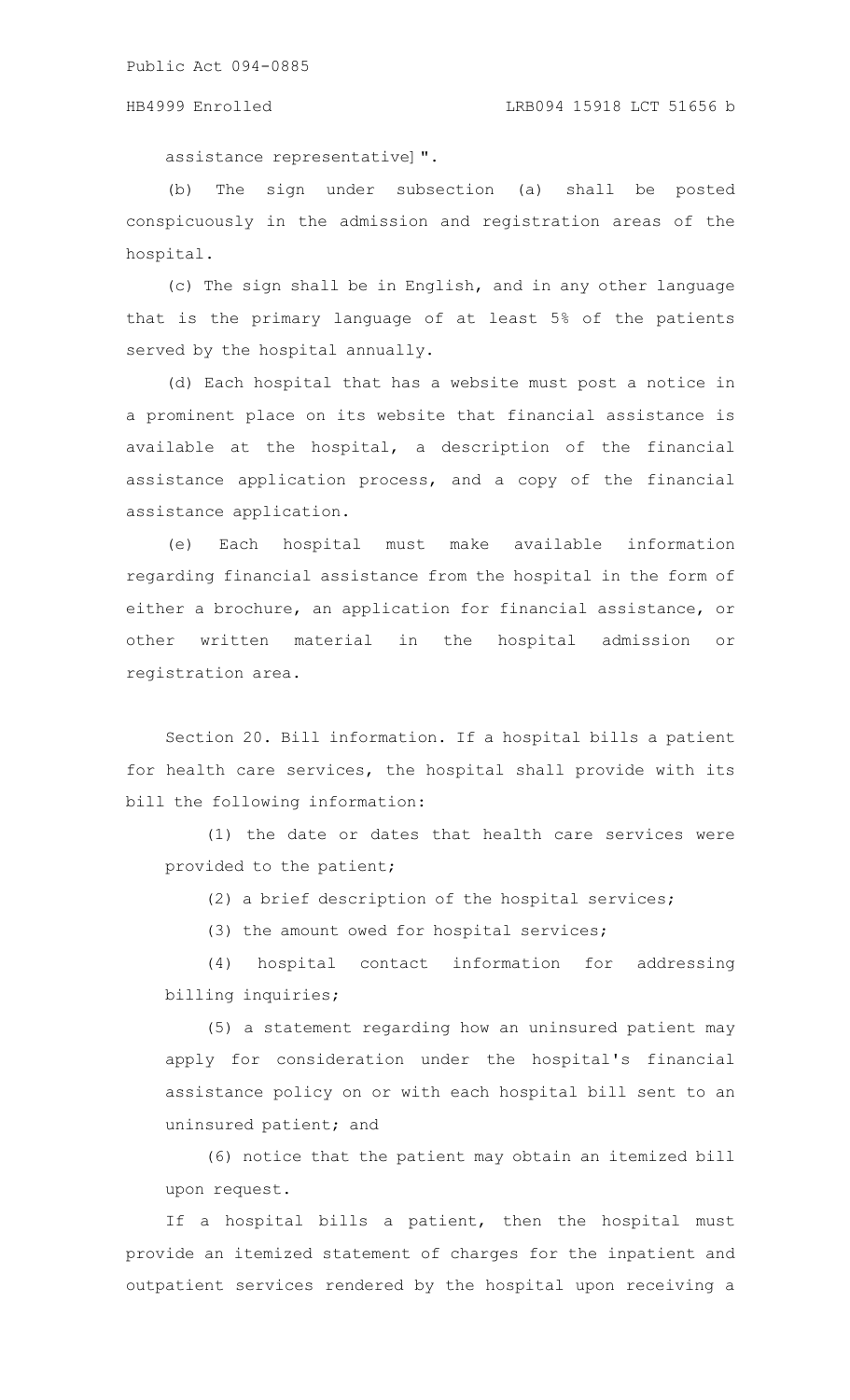request from the patient.

Section 25. Bill inquiries.

(a) A hospital must implement a process for patients to inquire about or dispute a bill. Such process must include a telephone number for billing inquiries and disputes and may include any of the following options:

(1) a toll-free telephone number that the patient may call;

(2) an address to which he or she may write;

(3) a department or identified individual within the hospital he or she may call or write, with appropriate contact information; or

(4) a website or e-mail address.

(b) All hospital bills and collection notices must provide a telephone number allowing the patient to inquire about or dispute a bill.

(c) The hospital must return calls made by patients as promptly as possible, but no later than 2 business days after the call is made. If the hospital's billing inquiry process involves correspondence from the patient, the hospital must respond within 10 business days of receipt of the patient correspondence. For purposes of this Section, "business day" means a day on which the hospital's billing office is open for regular business.

Section 30. Pursuing collection action.

(a) Hospitals and their agents may pursue collection action against an uninsured patient only if the following conditions are met:

(1) The hospital has given the uninsured patient the opportunity to:

(A) assess the accuracy of the bill;

(B) apply for financial assistance under the hospital's financial assistance policy; and

(C) avail themselves of a reasonable payment plan.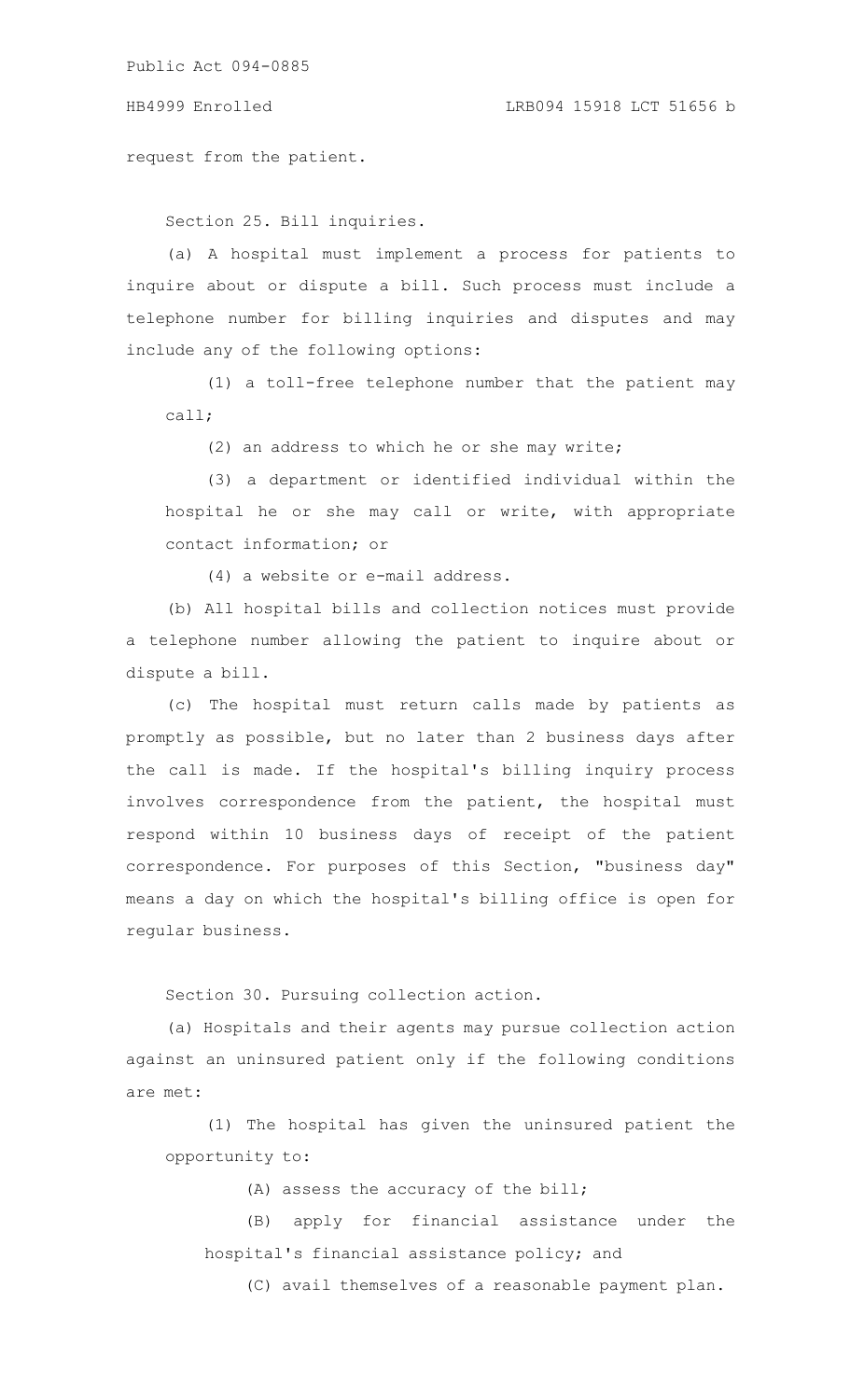(2) If the uninsured patient has indicated an inability to pay the full amount of the debt in one payment, the hospital has offered the patient a reasonable payment plan. The hospital may require the uninsured patient to provide reasonable verification of his or her inability to pay the full amount of the debt in one payment.

(3) To the extent the hospital provides financial assistance and the circumstances of the uninsured patient suggest the potential for eligibility for charity care, the uninsured patient has been given at least 60 days following the date of discharge or receipt of outpatient care to submit an application for financial assistance.

(4) If the uninsured patient has agreed to a reasonable payment plan with the hospital, and the patient has failed to make payments in accordance with that reasonable payment plan.

(5) If the uninsured patient informs the hospital that he or she has applied for health care coverage under Medicaid, Kidcare, or other government-sponsored health care program (and there is a reasonable basis to believe that the patient will qualify for such program) but the patient's application is denied.

(b) A hospital may not refer a bill, or portion thereof, to a collection agency or attorney for collection action against the insured patient, without first offering the patient the opportunity to request a reasonable payment plan for the amount personally owed by the patient. Such an opportunity shall be made available for the 30 days following the date of the initial bill. If the insured patient requests a reasonable payment plan, but fails to agree to a plan within 30 days of the request, the hospital may proceed with collection action against the patient.

(c) No collection agency, law firm, or individual may initiate legal action for non-payment of a hospital bill against a patient without the written approval of an authorized hospital employee who reasonably believes that the conditions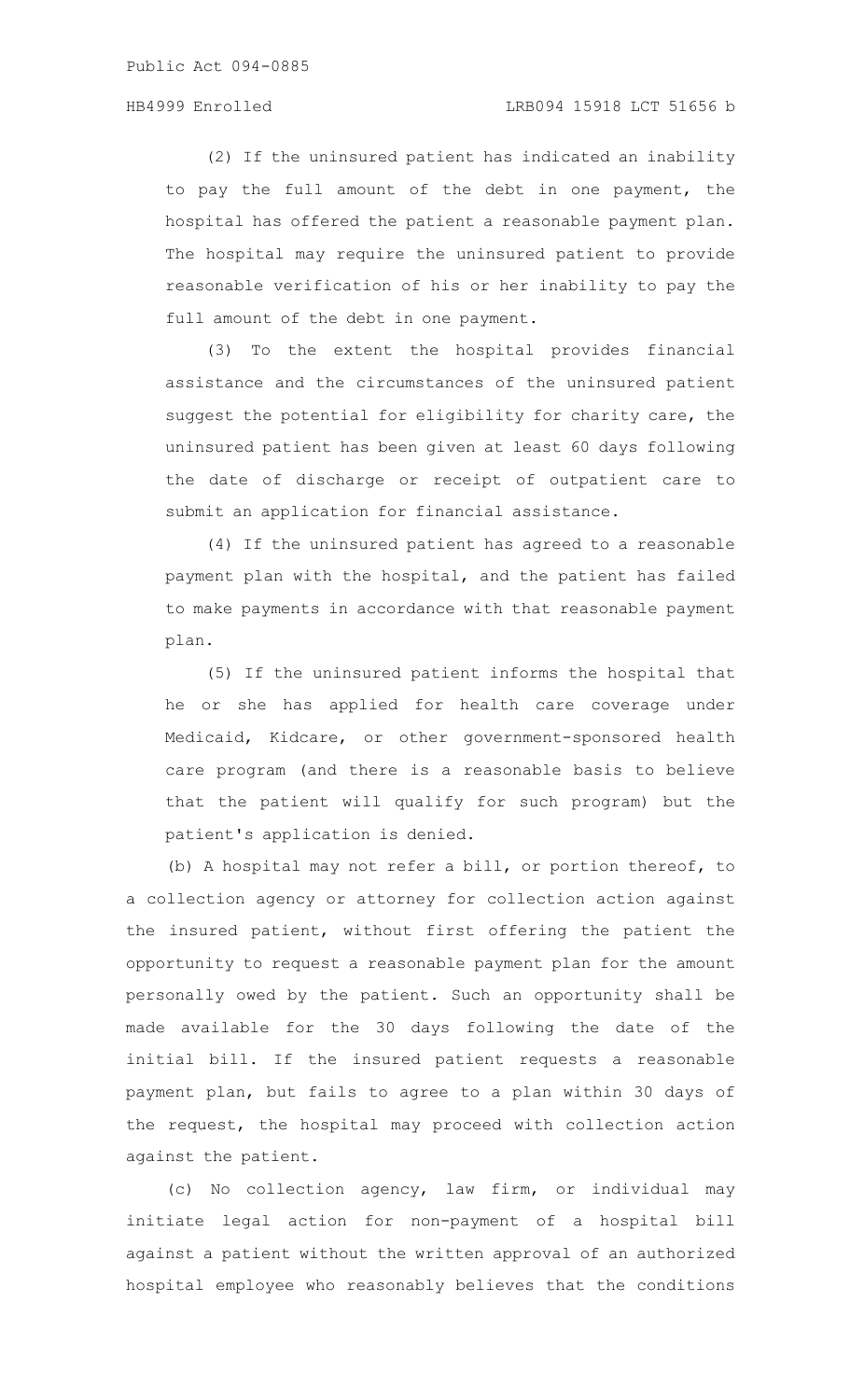for pursuing collection action under this Section have been met.

(d) Nothing in this Section prohibits a hospital from engaging an outside third party agency, firm, or individual to manage the process of implementing the hospital's financial assistance and reasonable payment plan programs and policies so long as such agency, firm, or individual is contractually bound to comply with the terms of this Act.

Section 35. Collection limitations. The hospital shall not pursue legal action for non-payment of a hospital bill against uninsured patients who have clearly demonstrated that they have neither sufficient income nor assets to meet their financial obligations provided the patient has complied with Section 45 of this Act.

Section 40. Hospital agents. The hospital must ensure that any external collection agency, law firm, or individual engaged by the hospital to obtain payment of outstanding bills for hospital services agrees in writing to comply with the collections provisions of this Act.

Section 45. Patient responsibilities.

(a) To receive the protection and benefits of this Act, a patient responsible for paying a hospital bill must act reasonably and cooperate in good faith with the hospital by providing the hospital with all of the reasonably requested financial and other relevant information and documentation needed to determine the patient's eligibility under the hospital's financial assistance policy and reasonable payment plan options to qualified patients within 30 days of a request for such information.

(b) To receive the protection and benefits of this Act, a patient responsible for paying a hospital bill shall communicate to the hospital any material change in the patient's financial situation that may affect the patient's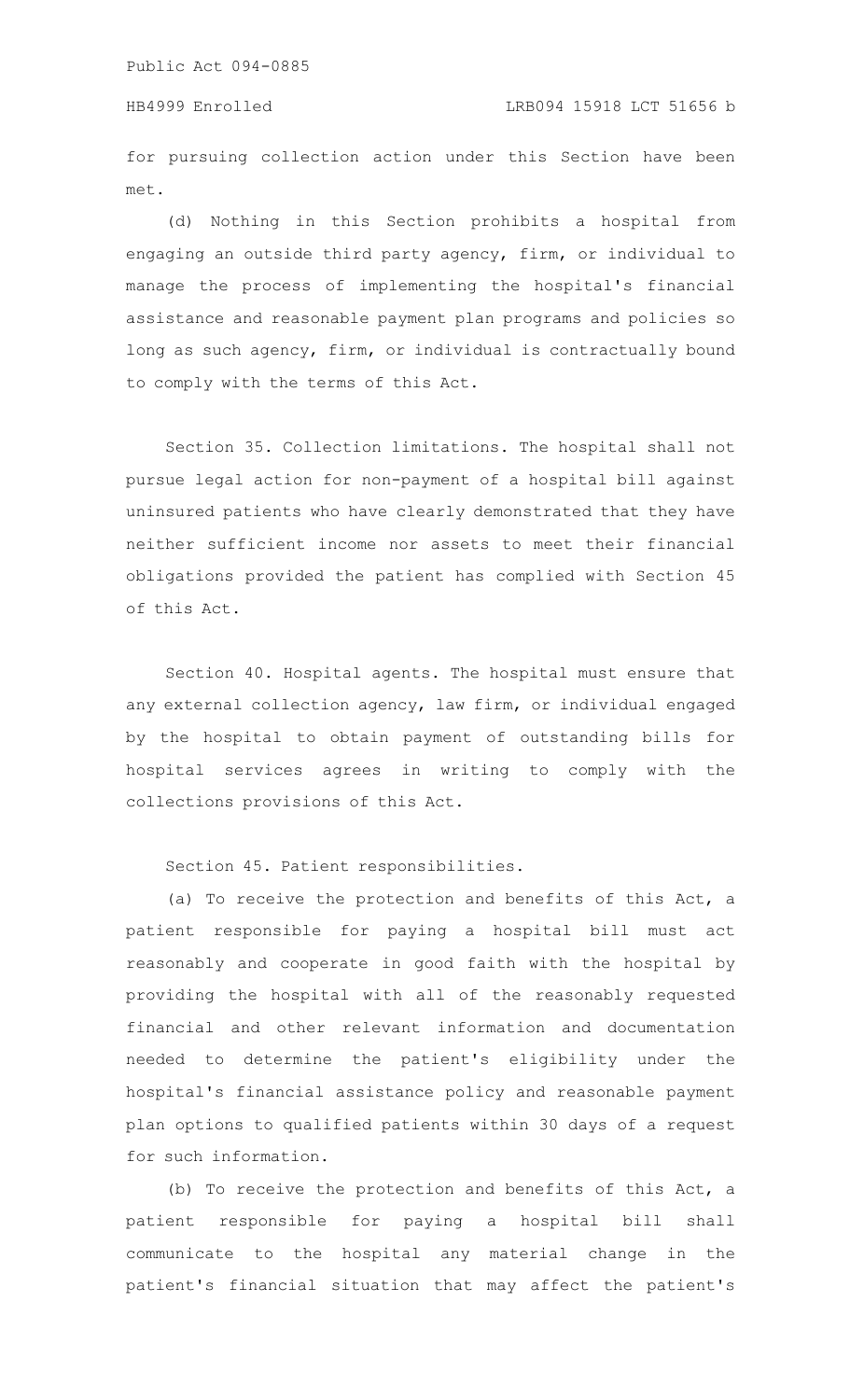ability to abide by the provisions of an agreed upon reasonable payment plan or qualification for financial assistance within 30 days of the change.

Section 50. Notification concerning out-of-network providers. During the admission or as soon as practicable thereafter, the hospital must provide an insured patient with written notice that:

(1) the patient may receive separate bills for services provided by health care professionals affiliated with the hospital;

(2) if applicable, some hospital staff members may not be participating providers in the same insurance plans and networks as the hospital;

(3) if applicable, the patient may have a greater financial responsibility for services provided by health care professionals at the hospital who are not under contract with the patient's health care plan; and

(4) questions about coverage or benefit levels should be directed to the patient's health care plan and the patient's certificate of coverage.

Section 55. Enforcement.

(a) The Attorney General is responsible for administering and ensuring compliance with this Act, including the development of any rules necessary for the implementation and enforcement of this Act.

(b) The Attorney General shall develop and implement a process for receiving and handling complaints from individuals or hospitals regarding possible violations of this Act.

(c) The Attorney General may conduct any investigation deemed necessary regarding possible violations of this Act by any hospital including, without limitation, the issuance of subpoenas to: (i) require the hospital to file a statement or report or answer interrogatories in writing as to all information relevant to the alleged violations; (ii) examine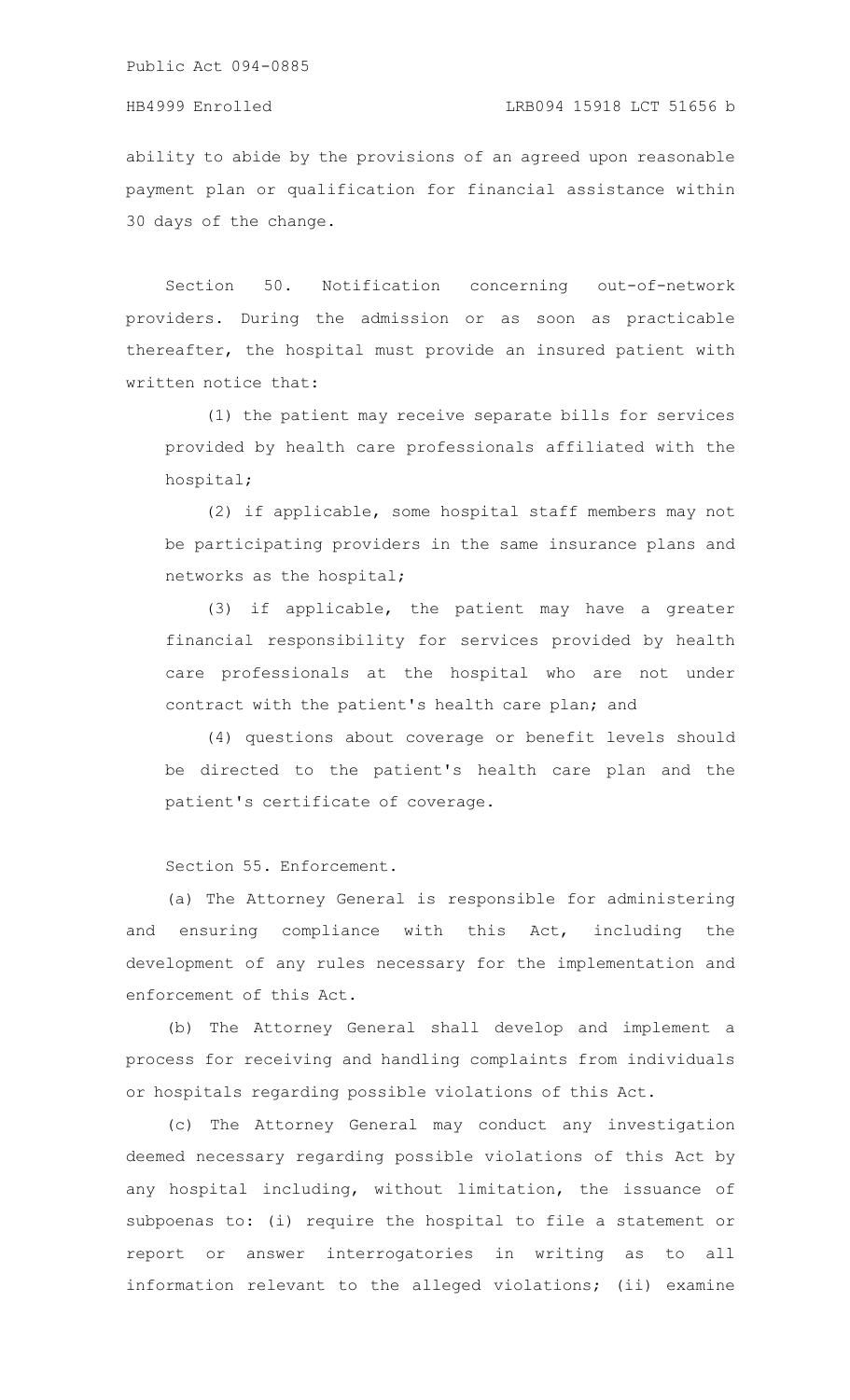## HB4999 Enrolled LRB094 15918 LCT 51656 b

under oath any person who possesses knowledge or information directly related to the alleged violations; and (iii) examine any record, book, document, account, or paper necessary to investigate the alleged violation.

(d) If the Attorney General determines that there is a reason to believe that any hospital has violated the Act, the Attorney General may bring an action in the name of the People of the State against the hospital to obtain temporary, preliminary, or permanent injunctive relief for any act, policy, or practice by the hospital that violates this Act. Before bringing such an action, the Attorney General may permit the hospital to submit a Correction Plan for the Attorney General's approval.

(e) This Section applies if:

(i) a court orders a party to make payments to the Attorney General and the payments are to be used for the operations of the Office of the Attorney General; or

(ii) a party agrees in a Correction Plan under this Act, to make payments to the Attorney General for the operations of the Office of the Attorney General.

(f) Moneys paid under any of the conditions described in (e) shall be deposited into the Attorney General court ordered and Voluntary Compliance Payment Projects Fund. Moneys in the Fund shall be used, subject to appropriation, for the performance of any function pertaining to the exercise of the duties to the Attorney General including, but not limited to, enforcement of any law of this State and conducting public education programs; however, any moneys in the Fund that are required by the court to be used for a particular purpose shall be used for that purpose.

(g) The Attorney General may seek the assessment of one or more of the following civil monetary penalties in any action filed under this Act where the hospital knowingly violates the Act:

(1) For violations, involving a pattern or practice, of not providing the information to patients under Sections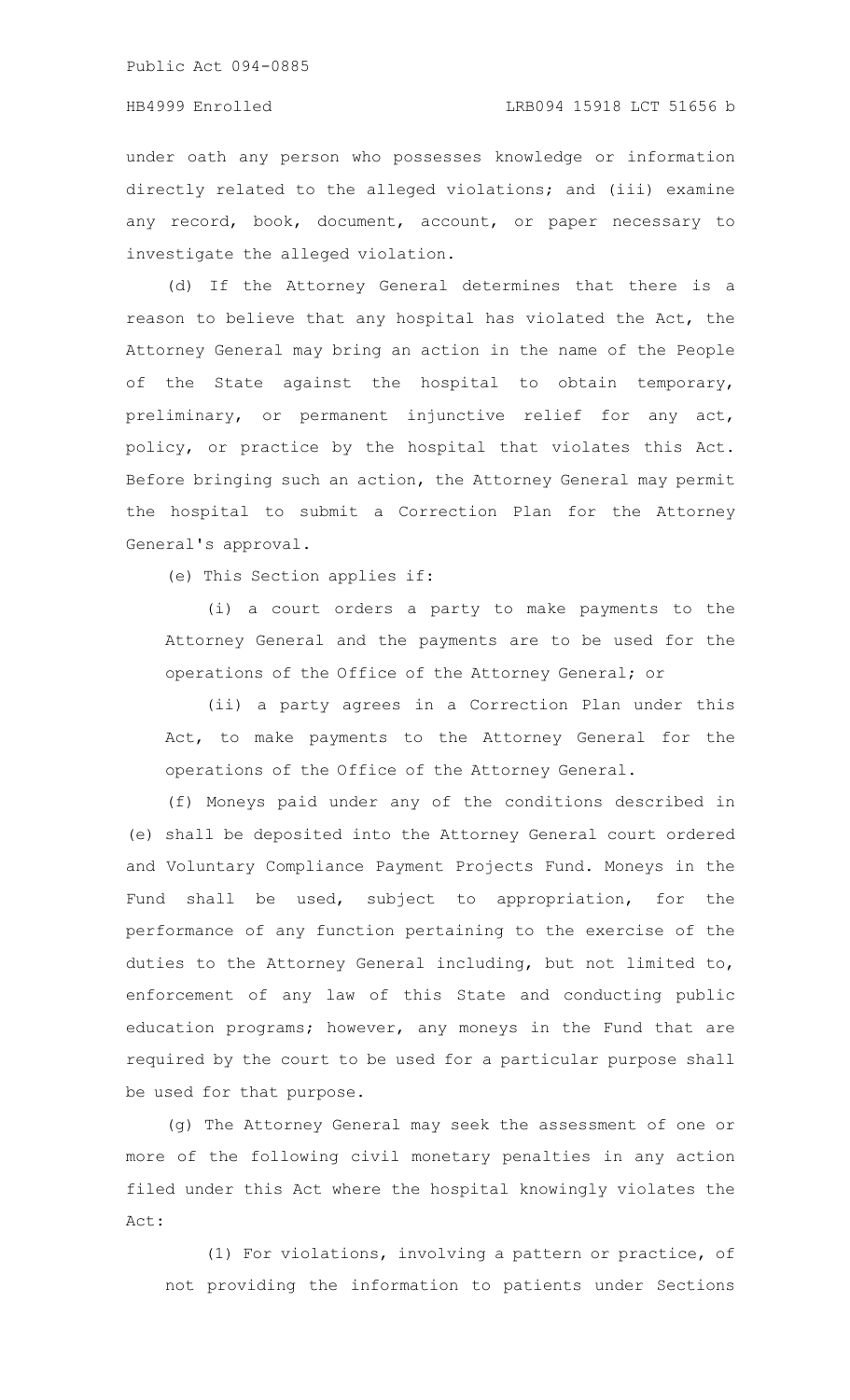15, 20, 25, and 50, the civil monetary penalty shall not exceed \$500 per violation.

(2) For violations involving the failure to engage in or refrain from certain activities under Sections 30, 35 and 40, the civil monetary penalty shall not exceed \$1000 per violation.

(h) In the event a court grants a final order of relief against any hospital for a violation of this Act, the Attorney General may, after all appeal rights have been exhausted, refer the hospital to the Illinois Department of Public Health for possible adverse licensure action under the Hospital Licensing Act.

Section 60. Limitations. Nothing in this Act shall be used by any private or public payer as a basis for reducing the third-party payer's rates, policies, or usual and customary charges for any health care service. Nothing in this Act shall be construed as imposing an obligation on a hospital to provide any particular service or treatment to an uninsured patient. Nothing in this Act shall be construed as imposing an obligation on a hospital to file a lawsuit to collect payment on a patient's bill. This Act establishes new and additional legal obligations for all hospitals in the State of Illinois. Nothing in this Act shall be construed as relieving or reducing any hospital of any other obligation under the Illinois Constitution or under any other statute or the common law including, without limitation, obligations of hospitals to furnish financial assistance or community benefits. No provision of this Act shall derogate from the common law or statutory authority of the Attorney General, nor shall any provision be construed as a limitation on the common law or statutory authority of the Attorney General to investigate hospitals or initiate enforcement actions against them including, without limitation, the authority to investigate at any time charitable trusts for the purpose of determining and ascertaining whether they are being administered in accordance